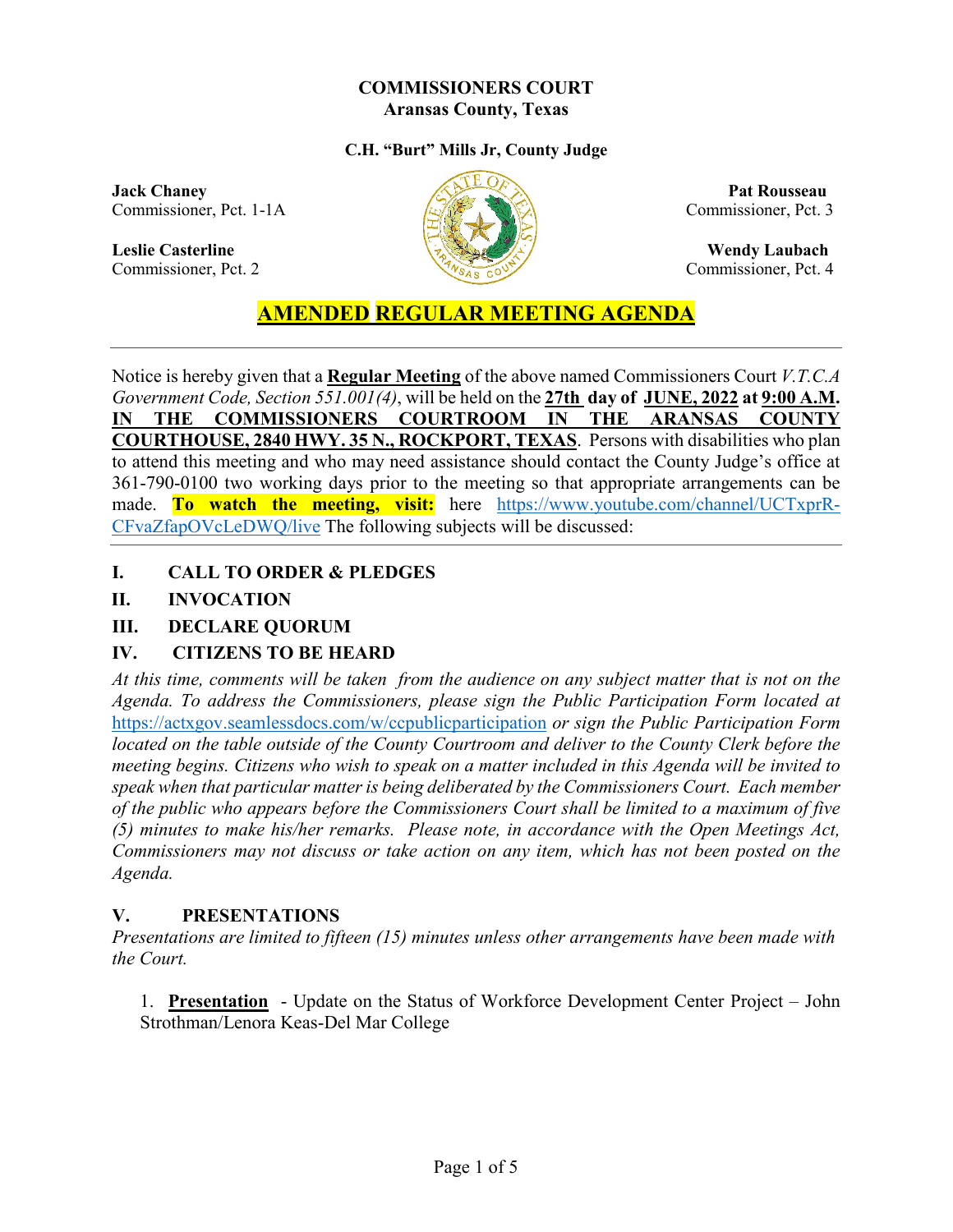## **VI. CONSENT AGENDA**

*All Consent Agenda items listed are considered to be routine by the Commissioners Court and will be enacted by one motion. There will be no separate discussion of these items unless a Commissioner or the County Judge so requests, in which event the item will be removed from the Consent Agenda and considered in its normal sequence on the Agenda.*

- 2. Discuss, approve, or disapprove the Minutes of the June 13, 2022 Regular Meeting Carrie Arrington/Judge Mills
- 3. Discuss and accept a donation of \$50.00 from an anonymous donor to the Aransas County Assistance Department – Crime Victims Program – Alma Cartwright/Judge Mills
- 4. Discuss and accept a Memorial donation of \$100.00 from H. D. Schultz and C. E. Schultz to the Aransas County Library to purchase books – Iris Sanchez/Judge Mills
- 5. Discuss and accept a donation of \$500.00 from Wendy Laubach to Aransas County Animal Control for supplies – Lori Cesar/Judge Mills
- 6. Discuss and accept a donation of \$100.00 from Richard Burchfield to Aransas County Animal Control for supplies – Lori Cesar/Judge Mills
- 7. Discuss and accept a donation of \$50 from David Glocar to Aransas County Animal Control for supplies – Lori Cesar/Judge Mills
- 8. Discuss and accept a donation of \$50.00 from Mr. Smith to Aransas County Animal Control for supplies – Lori Cesar/Judge Mills
- 9. Discuss and accept a donation of \$1,000.00 from Jensen Smith to Aransas County Animal Control – Lori Cesar/Judge Mills
- 10. Discuss and accept a donation of \$100.00 from Karen Small to Aransas County Animal Control for supplies – Lori Cesar/Judge Mills

#### **VII. COUNTY REPORTS**

11. Discuss and consider possible action to address the need for department heads and officials to respond in a timely fashion to County Internal Audit findings and insure compliance with Local Government Code Section 113.002 – Pat Rousseau/Judge Mills

#### **VIII. COUNTY ROADS AND FLOODPLAIN**

12. Discuss, approve, or disapprove a variance on Aransas County's Subdivision regulations on minimum lot size to allow the replat of real property located at 200 West Pompano from two lots into one lot –Katherine Comeaux/Judge Mills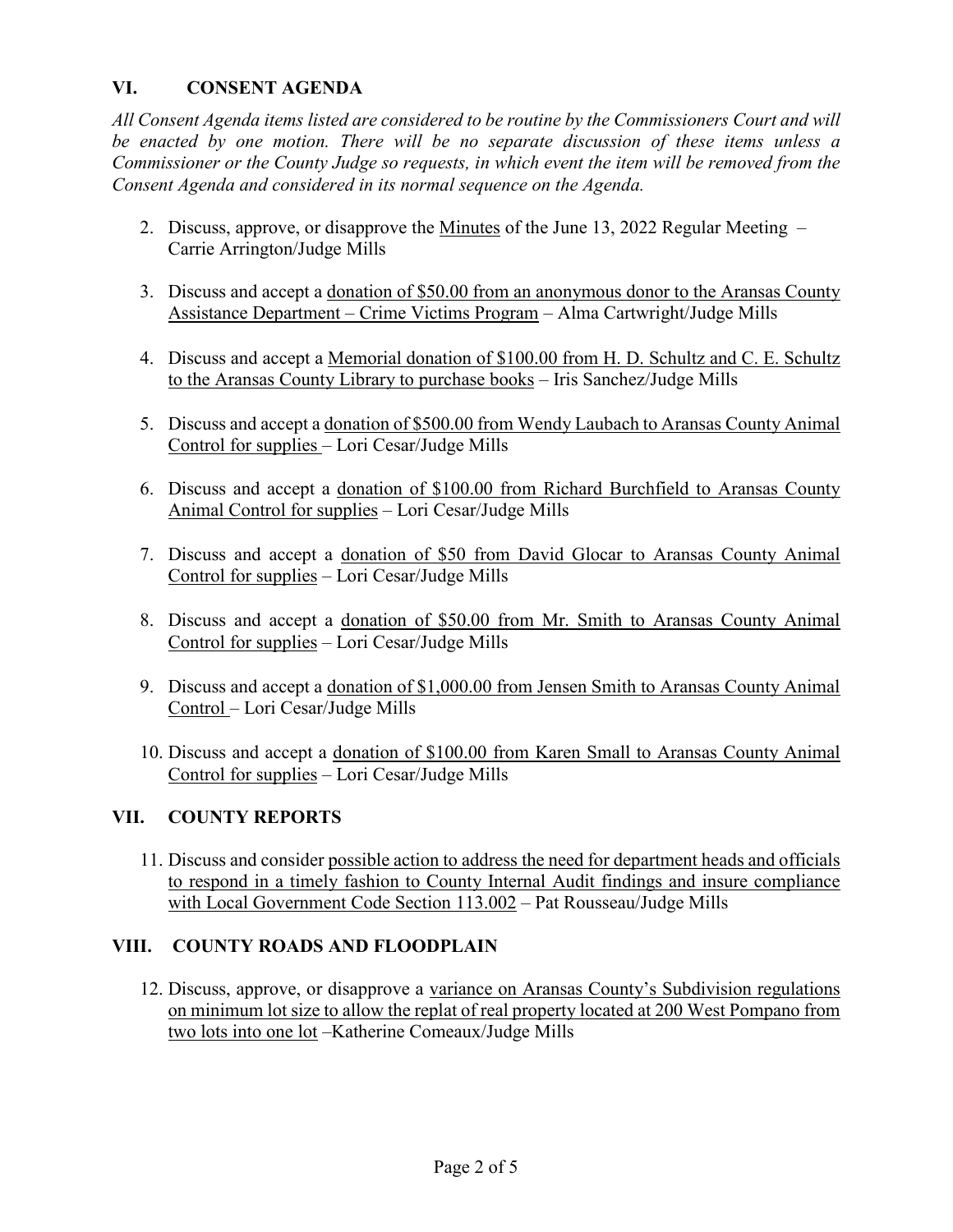## **IX. CONTRACTS, GRANTS, AND LEASES**

- 13. Discuss, approve, or disapprove request to increase the allowed fee for Professional Services to PGAL by \$47,375 to compensate PGAL for the additional architectural work associated with the re-design of the Community Building at the Downtown Anchor Project, with the funds for the increased fee to be reallocated from grant funds available under the General Land Office (GLO) Contract #20-065-098-C270 – John Strothman/Judge Mills
- 14. Discuss, approve, or disapprove Change Request No. 4 to the General Land Office State Contract #20-065-098-C270 to formally document Local Funds in the amount of \$19,004 will be contributed in lieu of previously pledged in kind donations of \$16,054 in Architectural Services for the Community Building and \$2,500 in Appraisal Services for the Rockport Center for the Arts (RCA) Parking Lot – John Strothman/Judge Mills
- 15. Discuss, approve, or disapprove First Amendment to the Bylaws of the Aransas County Alliance Local Government Corporation which will add flexibility to the number of directors depending on the number of Sponsoring Entities and will change the meeting requirement from quarterly to annual meetings.– Judge Mills
- 16. Discuss, approve or disapprove the Amendment to the Articles of Incorporation/Certificate of Formation of the Aransas County Alliance Local Government Corporation which will clarify that the entity's existence is dependent upon the Interlocal Cooperation Agreement among the Sponsoring Entities; Revise the statement regarding the purpose of the entity; Clarify that the registered office and registered agent are the Courthouse and the County Judge, respectively; and Revise Article IX regarding the Board of Directors composition, absence of term limits, procedures to replace directors, and reimbursement of expenses – Judge Mills
- 17. Discuss, approve, or disapprove entering into the Texas Interlocal Cooperation Agreement for Continuation of the Aransas County Alliance Local Government Corporation – Judge Mills
- 18. Discuss, approve or disapprove the adoption of Resolution R-12-2022, a Resolution of the Aransas County Commissioners Court approving an Interlocal Agreement for the Continuation of the Aransas County Alliance Local Government Corporation; Approving the Amended Articles of Incorporation/Certificate of Formation; and Approving the Amendment to the Bylaws of the Aransas County Local Government Corporation. – Judge Mills

# **X. PLANNING & BUDGET OFFICE**

- 19. Discuss, approve, or disapprove the May 2022 Treasurer's Report Alma Cartwright/Judge Mills
- 20. Discuss, approve or disapprove the May 2022 Auditor's Monthly Report Jacky Cockerham/Judge Mills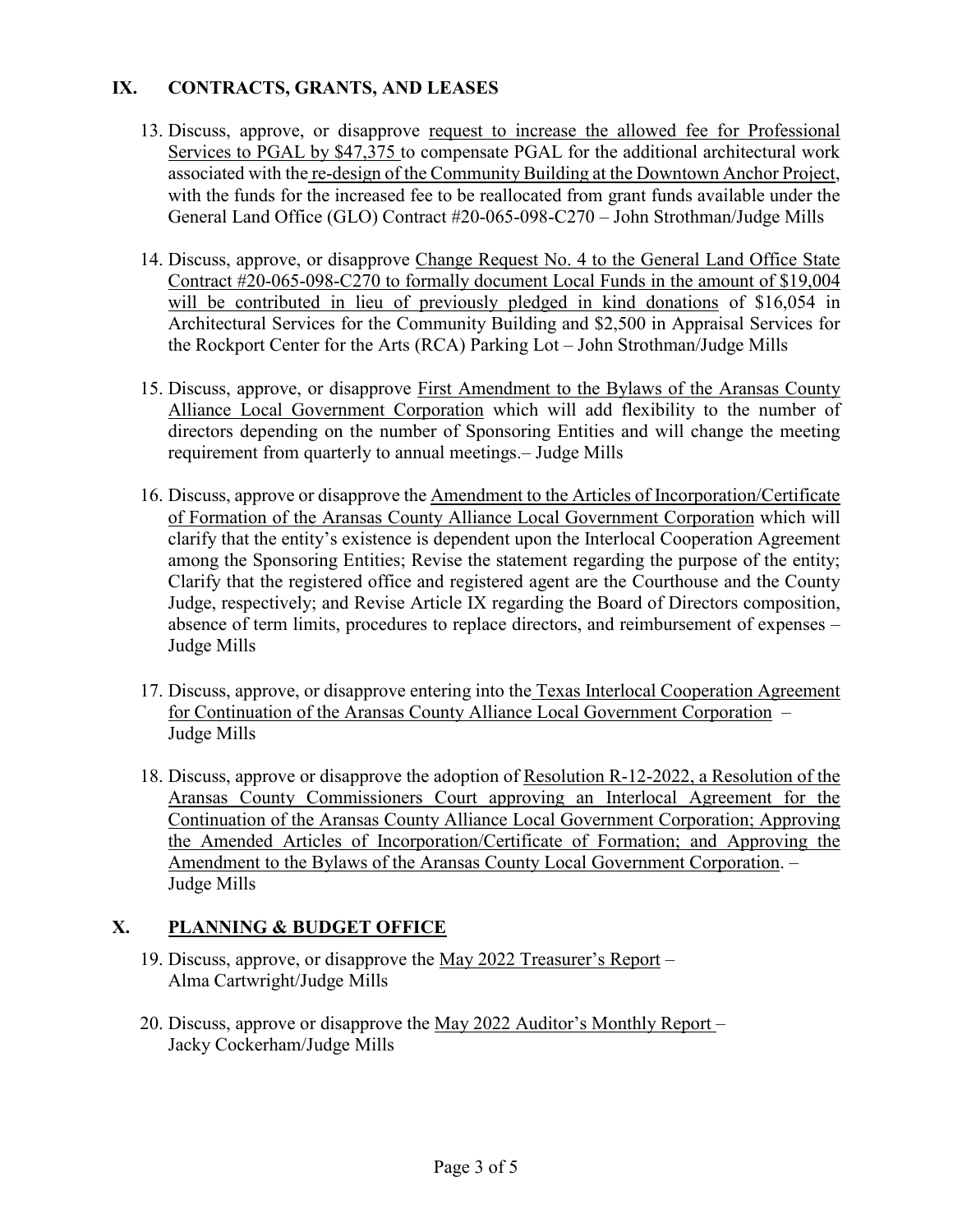- 21. Discuss, accept the Aransas County Annual Financial Report for the Year Ending December 31, 2021 as presented June 13, 2022, by Wayne Beyer, Beyer and Company, Certified Public Accountants – Jacky Cockerham
- 22. Discuss, approve or disapprove authorizing the County Judge to sign the County Request for Capital Credits, and submit to the Texas Comptroller, Unclaimed Property Division, and further authorize the County Treasurer to disburse any said funds received from the Texas Comptroller as follows: One-Half (1/2) to the Aransas County Library Literacy Program and One-Half (1/2) to the Children's Coalition of Aransas County – Alma Cartwright/Judge Mills
- 23. Discuss, approve or disapprove increasing Rental Supplement paid to South Texas Family Planning and Health Corp, from the current budgeted amount of \$990.00 per month to \$1,000.00 per month, effective for the months of July through December 2022, to be paid out of the Health Care Sales Tax Fund – Alma Cartwright/Judge Mills
- 24. Discuss a Request for New Employee Handbook Policy regarding Mental Health Leave for Peace Officers – Linda Doane/Judge Mills
- 25. Discuss a Request for Policy Revision to the Employee Handbook's Vacation Leave Policy– Linda Doane/Judge Mills
- 26. Discuss a Request for Policy Revision to the Employee Handbook Provision regarding Emergency, Bereavement and Funeral Leave. – Linda Doane/Judge Mills
- 27. Discuss a proposed Employee Handbook Policy Revision to include the specific Vesting Requirements for the County's Retirement System to reduce the vesting period from ten (10) years to eight (8) years, and to approve other changes intended to clarify language and organize information – Linda Doane/Judge Mills
- 28. Discuss, approve, or disapprove Budget Line Item Transfers Jacky Cockerham/Judge Mills
- 29. Discuss, approve, or disapprove Accounts Payable and Payroll/Payroll Liabilities Jacky Cockerham/Judge Mills

#### **XI. REPORTS FROM COMMISSIONERS, ELECTED OFFICIALS & DEPARTMENT HEADS--NO ACTION WILL BE TAKEN**

*At this time, County Commissioners will report/update on all committee assignments which may include the following: Aransas Pathways Steering Committee; County Storm Water Advisory Committee; Coastal Bend Council of Governments; Coastal Bend Bays & Estuaries; Coastal Resiliency Committee; Disaster Recovery Officials; Economic Development; Live Oak Tree Committee; Navigation District; Personnel Committee; Rural Rail District; and Rockport Community Park/Swimming Pool Committee. Elected Officials & Department Heads reports include but are not limited to the following: Airport Advisory Board Updates; County Auditor—*